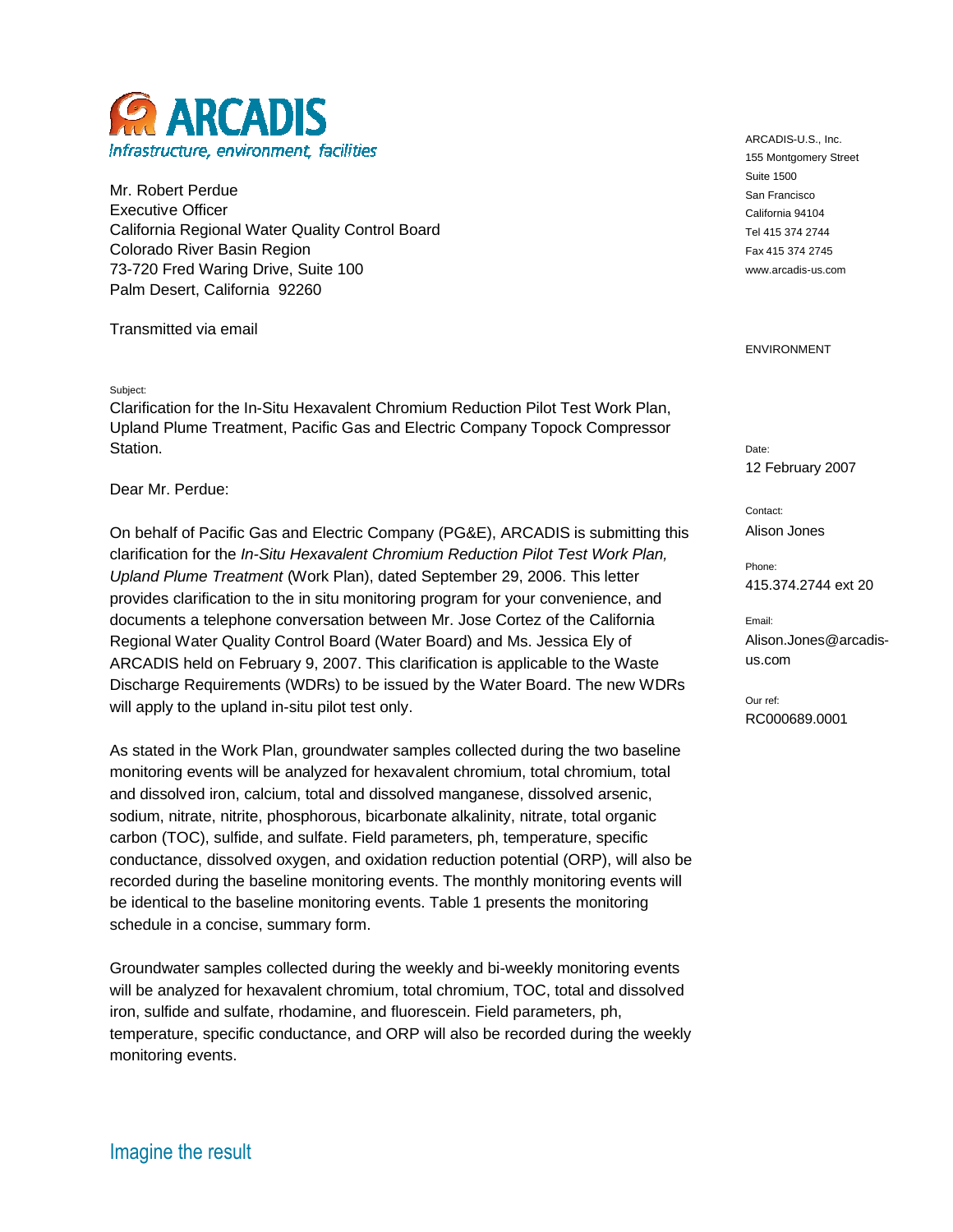## **ARCADIS**

Mr. Robert Perdue 12 February 2007

If you have any questions regarding the proposed sampling parameters, please call Yvonne Meeks of PG&E at (805) 546-5243, or me at (415) 374-2744 ext 20.

Sincerely,

ARCADIS G&M, Inc.

 $\mathcal{C}$ es

Alison Jones, PhD, PE Senior Project Manager Principal Engineer

Enclosures:

Table 1 Summary of Primary Results

Copies: transmitted via email Mr. Jose Cortez, Water Board Ms. Liann Chavez, Water Board Mr. Tom Vandenberg, Water Board Mr. Christopher Guerre, DTSC